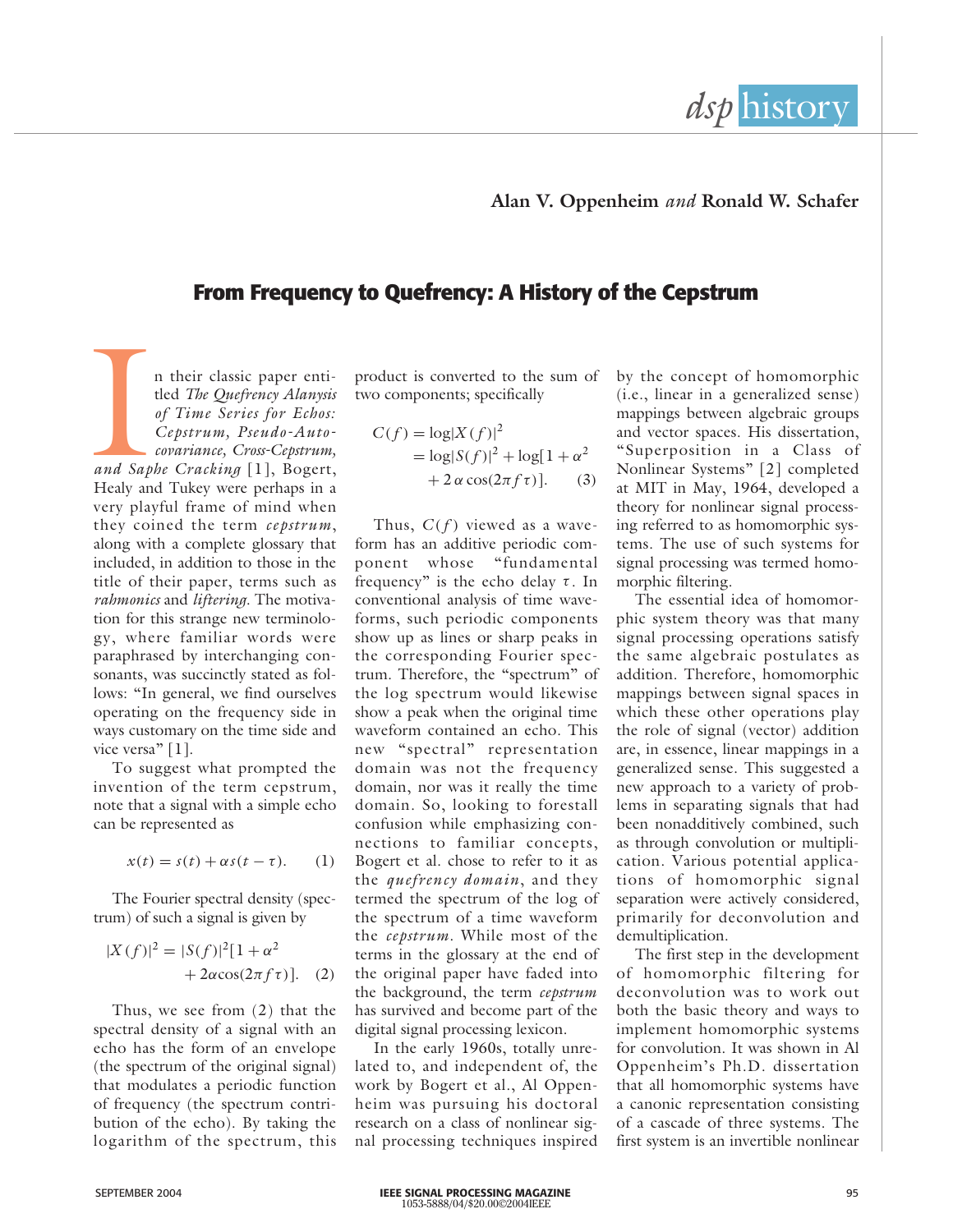heirs is a historical collaboration. It started in 1965, it continues to-date, and it is planned to continue for at least Theirs is a historical collaboration. It started in 1965, it continues to-date, and it is planned to continue for at least another 40 years. From this collaboration resulted the coauthored books *Digital Signal Processing* (1975), *Discrete-Time Signal Processing* (1989, 1999), *Computer-Based Exercises for Signal Processing Using MATLAB 5* (1998), and numerous research articles, all of which testify to the creative enthusiasm and challenging work of their authors. Their numerous research and teaching awards, including the IEEE Education Medal received by each clearly acknowledge their great love and talent for both teaching and research. The quiz is easy, Dear Reader, and you may have guessed the answer right away. Our guests today, in a double feature of the "DSP History" column, are Dr. Al Oppenheim and Dr. Ron Schafer.

Al Oppenheim was born on 11 November 1937, in New York City. He obtained his S.B. (1961), S.M. (1961), and Sc.D. (1964) degrees from the Massachusetts Institute of Technology (MIT), Cambridge. He has been with the Department of Electrical Engineering and Computer Science at MIT for his entire academic career, with a two-year leave of absence at MIT Lincoln Laboratory (1967–1969) and two years part time as an associate division head at MIT Lincoln Laboratory (1978–1980). Dr. Oppenheim's research focuses on algorithms for signal processing motivated by applications in speech processing, image processing, acoustics, communications, and more recently drifting toward biology. In addition to the books mentioned earlier, he also coauthored: *Signals Signals and Systems and Systems*(1982, 1997), authored two widely used video lecture series, and edited and coedited other books. Dr. Oppenheim is the recipient of numerous awards for excellence, including the IEEE Third Millenium Medal (2000), the IEEE Centennial Medal (1984), the IEEE Education Medal (1988), and election to the National Academy of Engineering (1987). In collaborators, he appreciates "creative, out-of-thebox thinking, willingness to assume that any idea is a potentially good idea, ability to listen and be open-minded, but also to challenge in a friendly and constructive way." His hobbies include a variety of sports pursued intensely. Over the years these have included skiing, squash, tennis, offshore sailing and racing, windsurfing, biking, and flying. His current nonprofessional passions are magic (illusions), windsurfing, and flying (he received his private pilot's license in 2003). He is a playful

soul, even more so on St. Patrick's day, when (in true Irish spirit), his friends and colleagues call him "O'Ppenheim."

Ron Schafer was born on 17 February 1938 in Tecumseh, Nebraska. He obtained the B.S.E.E. (1961) and M.S.E.E. (1962) degrees from the University of Nebraska, Lincoln, and the Ph.D. degree (1968) from MIT. After a career-defining six years with Bell Telephone Laboratories (1968–1974), he joined the Georgia Institute of Technology (Georgia Tech) in 1974 as John and Marilu McCarty Professor. In 2004, he retired from Georgia Tech as Professor Emeritus and took a position as distinguished technologist at Hewlett-Packard Laboratories in Palo Alto, California. Ron's work has focused on speech processing, image processing, and applications of DSP to medicine and biology. In addition to the books mentioned earlier, he also coauthored *Digital Processing of Speech Signals* (1978), *DSP First: A Multimedia Approach* (1998), and *Signal Processing First* (2003). He is the recipient of several awards for excellence, including the IEEE Emanuel R. Piore Award (1980), the IEEE Education Medal (1992), the IEEE Signal Processing Society Education Award (2000), and election to the National Academy of Engineering (1992). In addition to his almost four-decade collaboration with Al, he has had long, fruitful, and greatly valued collaborations over many years with Larry Rabiner, Tom Barnwell, Russ Mersereau, and Jim McClellan. Ron appreciates in collaborators their ability to push and motivate him and their tolerance of his tendency to procrastinate. To his own children and a multitude of students, he has often quoted an instruction from the MIT catalog of 1963: "A student is expected to study at least three hours outside of class for every hour in the classroom." To his chagrin, this suggestion was not generally met with an enthusiastic response. Dr. Schafer's hobbies include photography, fly fishing, reading, walking, and volunteering.

We invite you to follow Dr. Al Oppenheim and Dr. Ron Schafer in their pursuit of reconstructing the captivating history of the cepstrum. Spell-checkers are not recommended...

> —Adriana Dumitras and George Moschytz "DSP History" column editors adrianad@ieee.org, moschytz@isi.ee.ethz.ch

characteristic operator (system) that maps a nonadditive combination operation such as convolution into ordinary addition. The second system is a linear system obeying additive superposition, and the third system is the inverse of the first nonlinear system. Thus, for signals

combined by convolution, a homomorphic deconvolution system maps convolution into addition, then addition into addition, and finally addition into convolution. For convolution (denoted  $*$ ), the characteristic operator *D*<sup>∗</sup> [ ] has the property that  $D_{\ast}[x_1, x_2] =$ 

 $\hat{x}_1 + \hat{x}_2$ , where  $D_{*}[x_1] = \hat{x}_1$  and  $D_{\ast}[x_2] = \hat{x}_2$ . One intuitively appealing approach to the implementation of the nonlinear mapping *D*<sup>∗</sup> [ ] is through the complex-valued logarithm of the complex-valued Fourier transform. That is, if two signals are convolved, their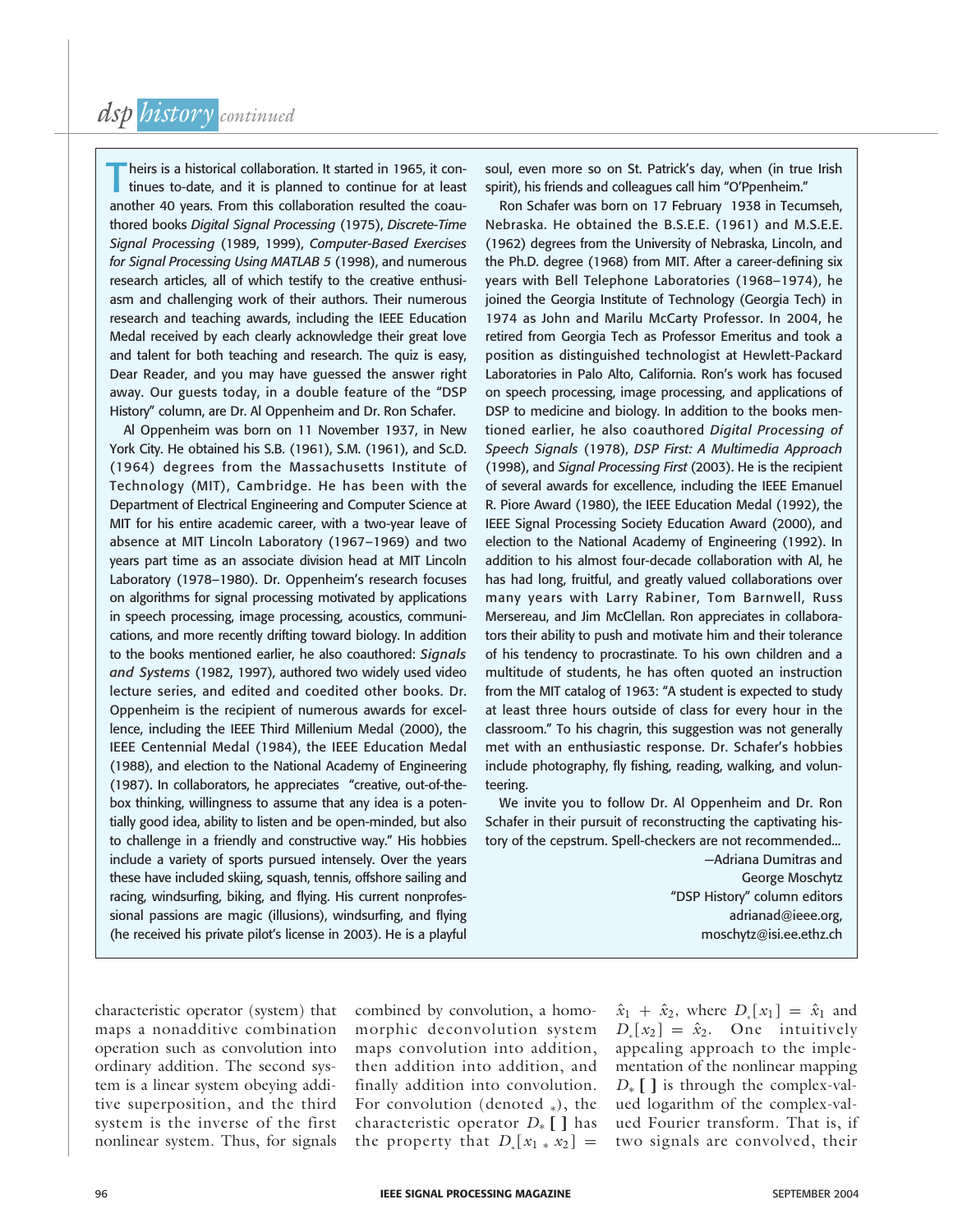Fourier transforms are multiplied, and a suitably defined complex logarithm will produce the sum of two log Fourier transforms. The inverse Fourier transform of a sum is the sum of the individual inverse transforms, so the cascade of — Fourier transform  $\rightarrow$  complex logarithm  $\rightarrow$ inverse Fourier transform — maps convolution into a sum of corresponding signals. Interest in this implementation fortunately coincided nicely with the publication of the 1965 paper by Cooley and Tukey [3] on efficient implementation of the Fourier transform on digital computers, i.e., the fast Fourier transform (FFT). The FFT provided an efficient means of implementing the Fourier transform computations needed to implement the nonlinear mapping  $D_{\ast}$  [ ].

It was a fortuitous discussion in 1965 between Jim Flanagan of Bell Telephone Laboratories and Al Oppenheim that connected the work going on at MIT to the development of the cepstrum at Bell Laboratories. After hearing about homomorphic deconvolution from Oppenheim, Flanagan noted that the characteristic system for homomorphic convolution was reminiscent of the spectrum of the log of the spectrum (i.e., the cepstrum) as proposed by Bogert et al. Furthermore, he suggested looking at work by Michael Noll [4], [5] in the *Journal of Acoustical Society of America*. Noll credits Manfred Schroeder (who was aware of the work of Bogert et. al.) with suggesting to him that it might be interesting to apply cepstrum analysis on a short-time basis to speech signals. In the *Journal of Acoustical Society of America* papers, Noll applied the cepstrum as a basis for pitch detection. The problem of pitch detection is very similar to detecting echo times in the sense that the basic speech model consists of representing speech as the convolution of the

vocal tract impulse response with the quasi-periodic train of glottal pulses. The basic idea of cepstral pitch detection is illustrated in Figures 1 and 2.

The success of cepstral pitch detection suggested to us the strong potential of applying homomorphic deconvolution to deconvolve speech, i.e., to separate the vocal tract impulse response, the glottal pulse shape, and the periodic excitation. Bogert et al. had introduced the concept of *liftering*, i.e., linear filtering of the log spectrum, as a way of emphasizing the periodic component of the log spectrum so as to enhance the detectability of echos [1]. The concept of homomorphic filtering clearly suggested how liftering could be used to actually separate the various convolutional components, such as separating the vocal tract filter response from the periodic excitation spectrum. By applying a low-pass lifter to the cepstrum in Figure 2 to extract the low quefrency components below the first rahmonic peak, the slowly varying curve (in red, upper graph) results. The low quefrency components thus correspond to the resonance structure of the vocal tract and high frequency falloff of the speech spectrum due to the glottal pulse.

This example shows that the general concept of homomorphic deconvolution is fundamentally different from echo or pitch detection in a number of ways. One, of course, is that the ultimate objective in homomorphic deconvolution is signal separation and recovery rather than detection; i.e., the nonlinear mapping is followed by linear filtering and subsequently by the inverse of the nonlinear mapping. While the spectral density as used by Bogert et al. loses phase information, the objective of homomorphic deconvolution requires that phase information be retained or reconstructed. Consequently, in homomorphic deconvolution the complex-valued Fourier transform and complex logarithm must in general be used. To retain both the relationship to the work of Bogert at al. and the distinction, the term *complex cepstrum* was eventually applied to the nonlinear mapping in homomorphic deconvolution, and the term power cepstrum or real cepstrum used for the cepstrum as originally defined by Bogert et al.

Shortly after Al Oppenheim joined the MIT faculty and became aware of the work in  $[1]$  and  $[4]$ , he and Ron Schafer were introduced to each other by Tom Stockham, a



▲ *1. A segment of voiced speech with a Hamming window during a voiced (vowel-like) time interval of 50 ms. Short-time analysis of speech involves the analysis of a succession of such segments taken sequentially in time. At this particular time in a vowel sound, the pitch period is approximately 12.5 ms.*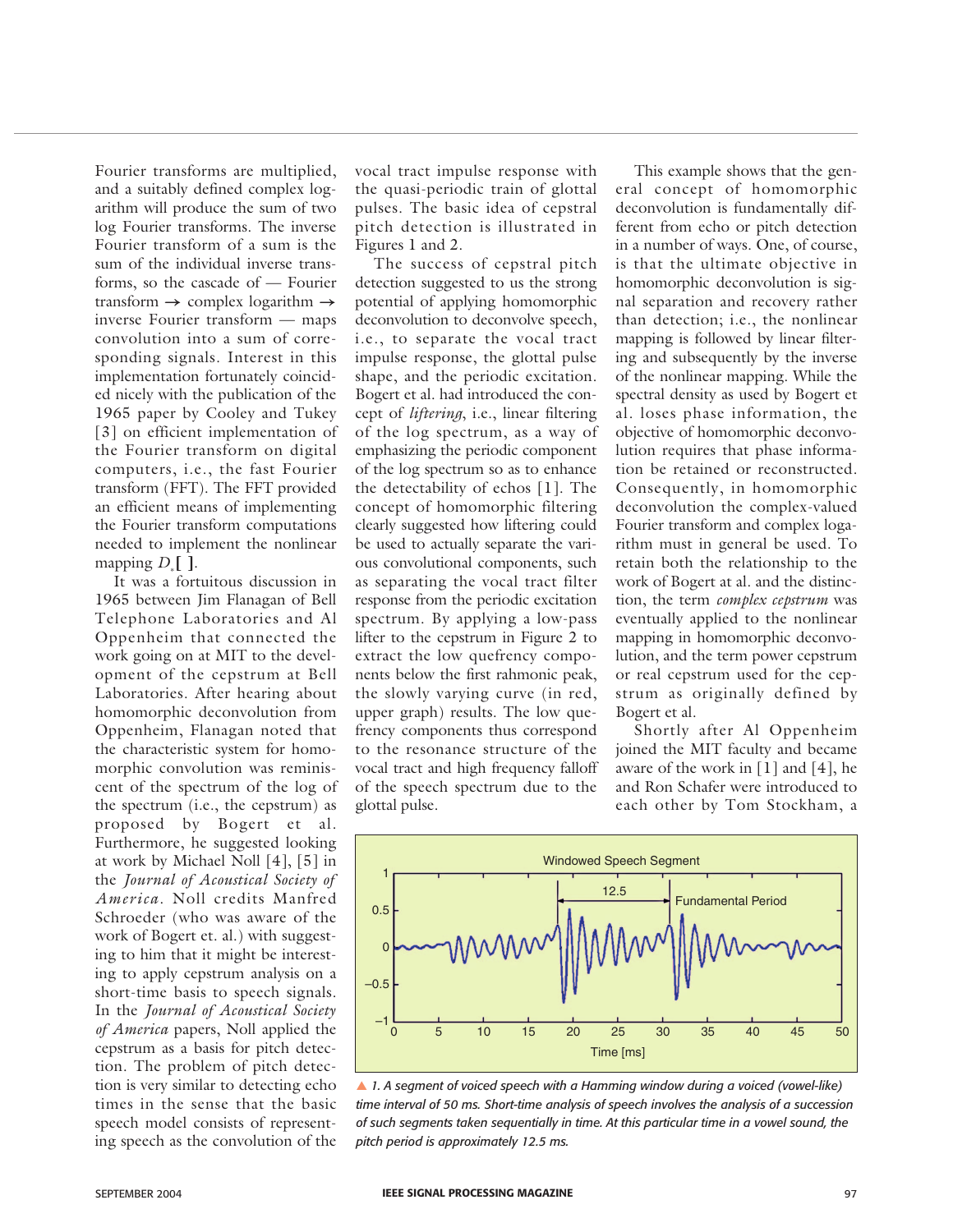*dsp history continued* 



▲ 2. Log magnitude (in blue, upper graph), lowpass liftered (linearly filtered) log magni*tude (in red, upper graph), and cepstrum (in blue, bottom graph) of the segment of voiced speech illustrated in Figure 1. The rapidly varying curve in the upper graph is the log magnitude of the discrete-time Fourier transform of the segment of speech in Figure 1. The lower plot is the cepstrum, i.e., the inverse discrete Fourier transform of the log magnitude in the upper plot. Note the peaks at "rahmonics" of 1/80 = 12.5 ms, the fundamental quefrency of the quasi-periodic ripples in the upper graph. As can be seen by comparing the speech segment in Figure 1 to this cepstrum, this fundamental quefrency is also the period (pitch period) of the time waveform. The search for such peaks in the cepstrum was the basis for Noll's pitch detection algorithm.*

faculty member at MIT and a member of Oppenheim's dissertation committee. At that time, Ron Schafer was a graduate student in search of an interesting doctoral dissertation topic. Thus began a close and wonderfully productive collaboration between a young professor and an enthusiastic graduate student, exploring and developing the theoretical concepts, techniques, and applications of the complex cepstrum. The resulting doctoral dissertation "Echo Removal by Discrete Generalized Linear Filtering*"* [6] by Ron Schafer at MIT in 1968, focused on the issues of the discrete-time formulation of the complex cepstrum, phase computation, recursion relations, and applications to echo removal from speech. In our development of the complex cepstrum, a variety of alternate implementations of the complex cepstrum and relationships between the power cepstrum and complex cepstrum were developed, both in general and for minimum-phase, maximumphase and all-pass sequences. The work also led to the interpretation in the cepstral domain of the Hilbert transform relationship between Fourier transform magnitude and phase for minimum phase signals.

The early work on the application of homomorphic filtering to deconvolution and demultiplication and consequently on the extension of the power cepstrum to the complex cepstrum, was described in the *Proceedings of the IEEE* [7] and also developed and described more extensively in Chapter 10 of our first jointly authored textbook [8] published in 1975. As an interesting side note, throughout the various stages of proofreading of this book, we constantly had to maintain vigilance to be certain that this "strange" term *cepstrum* wasn't inadvertently "corrected" to what seemed to be more appropriate. (Our text editing program also continues to complain as we write this article). We breathed a sigh of relief when the last page proofs were returned to the publisher. When the first printing of the book appeared, it was clear that a particularly diligent proofreader at the publisher had caught the "error" at the last instant and *cepstrum* had been reversed to *spectrum* throughout. This unusual term has caused linguistic difficulties in other ways. Since it was meant as a paraphrase of the term spectrum, its natural pronunciation would be *kepstrum*. On the other hand, based on its spelling the natural pronunciation would be *sepstrum,* and there have been lively debates on which should be used. The adopted pronunciation among those aware of the origin is *kepstrum*, and in fact some authors have chosen to spell it as *kepstrum* to make the pronunciation clear.

Applications of the cepstrum, complex cepstrum, and homomorphic deconvolution have been explored in a variety of areas including audio processing, speech processing, geophysics, radar, medical imaging, and others. Early in the development of the concept of homomorphic filtering, Tom Stockham had shown particular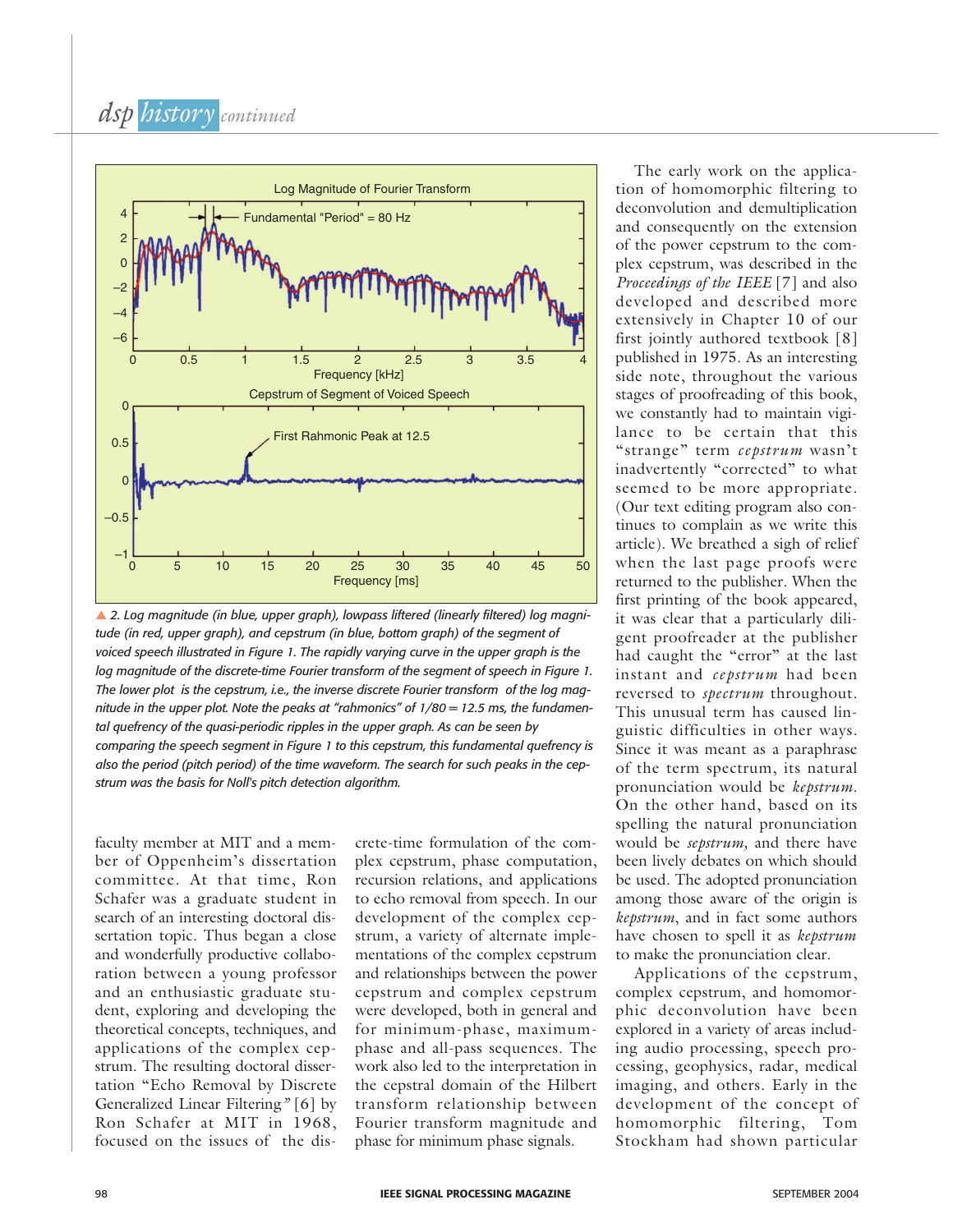interest in exploring potential applications to both demultiplication and deconvolution. The work on homomorphic demultiplication led to novel methods for dynamic range compression, as disclosed in a patent by Stockham and Oppenheim [9], and signal enhancement for both audio and images, the latter of which was discussed by Stockham in [10]. An early and very novel application of the cepstrum to deconvolution was the work by Stockham et al. [11] directed at blind deconvolution such as the restoration of old phonograph recordings. They focused in particular on restoration of recordings by Enrico Caruso. The objective in the restoration of these old recordings was to compensate for the undesireable frequency response of the "morning glory" recording horn used in that era. Since the recording horn was retuned daily and since its frequency response was typically subject to temperature and humidity variations, the compensation could not simply be based on modern day measurements of an archived recording horn, i.e., the spectral characteristics would have to be estimated from the recording itself. Stockham's essential idea in the Caruso restoration was to use log spectral averaging (essentially cepstral averaging) and subtraction of the log spectral average of a modern recording of the same arias. The result was then used as an estimate of the log spectrum of the recording horn which was to be compensated for. This idea of log spectrum, or equivalently, cepstrum averaging has been useful in many other applications for estimating and compensating for a convolutional distortion.

Also in the context of audio processing, speech processing developed as a major application area for the cepstrum, both in the form of the power cepstrum and the complex cepstrum. For example, the

cepstral pitch detector utilizing the power cepstrum became widely used. Homomorphic deconvolution was also successfully applied by us and others in the late 1960s to separate the glottal excitation and the vocal tract impulse response for speech modeling in general and for speech compression in particular.

The cepstrum also plays a significant role in many speech recognition systems. Specifically, the cepstral coefficients have been found empirically to be a more robust, reliable feature set for speech recognition and speaker identification than linear predictive coding (LPC) coefficients or other equivalent parameter sets. Cepstral parameter extraction in speech recognizers is, in some instances, based on converting LPC parameters to cepstral coefficients by utilizing the recursion relationship [7], [8] that we developed in our early research to obtain the complex cepstrum of minimum-phase signals without the need for explicit computation of the Fourier transform or phase unwrapping. An alternative use of the cepstrum in speech recognition is the mel-frequency cepstrum [12]. The mel-frequency cepstrum is based on calculating the cepstrum from the logarithm of the spectrum obtained from a filter bank with center frequencies and bandwidths determined by a constant mel-frequency interval. Cepstral averaging and time-differencing of cepstra are now standard methods of removing the effects of linear filtering prior to recognition.

While speech processing has been one of the more successful applications of cepstral analysis and homomorphic deconvolution, applications in other areas have been explored with considerable success. As mentioned previously, detection of echoes in seismic signals was the motivating application in the original work of Bogert et. al. Following the

publication of [7], there was considerable interest in exploring homomorphic deconvolution in the context of seismology and exploration geophysics. For example, the complex cepstrum was used in the early 1970s in determining seismic wavelets and in deconvolving seismic traces [13], [14].

There are many other innovations and applications that can be traced to the cepstrum and its subsequent development, but space does not permit an exhaustive discussion or bibliography. This is not surprising in light of the ubiquity of convolution as a model for what goes on in our physical world. It is almost certain that we have not seen the end of new ideas and new applications of cepstrum analysis and homomorphic filtering. For example, our original theoretical development showed that the complex cepstrum of a signal with a rational *z* -transform could be obtained in terms of the roots of the numerator and denominator [8]. This avoids the issue of phase computation completely. Steiglitz and Dickinson demonstrated this in [15] for polynomial *z* -transforms of only moderate length. However, a recent article [16] by Sitton, Burrus, Fox, and Treitel in *IEEE Signal Processing Magazine* has shown that polynomials of order up to 1 million can be accurately rooted using methods based on the FFT. At the time the complex cepstrum was introduced and developed, factoring such large polynomials was not even considered. With such powerful new tools it may be time to take another look at the complex cepstrum in the context of new applications.

*(continued on page 106)*